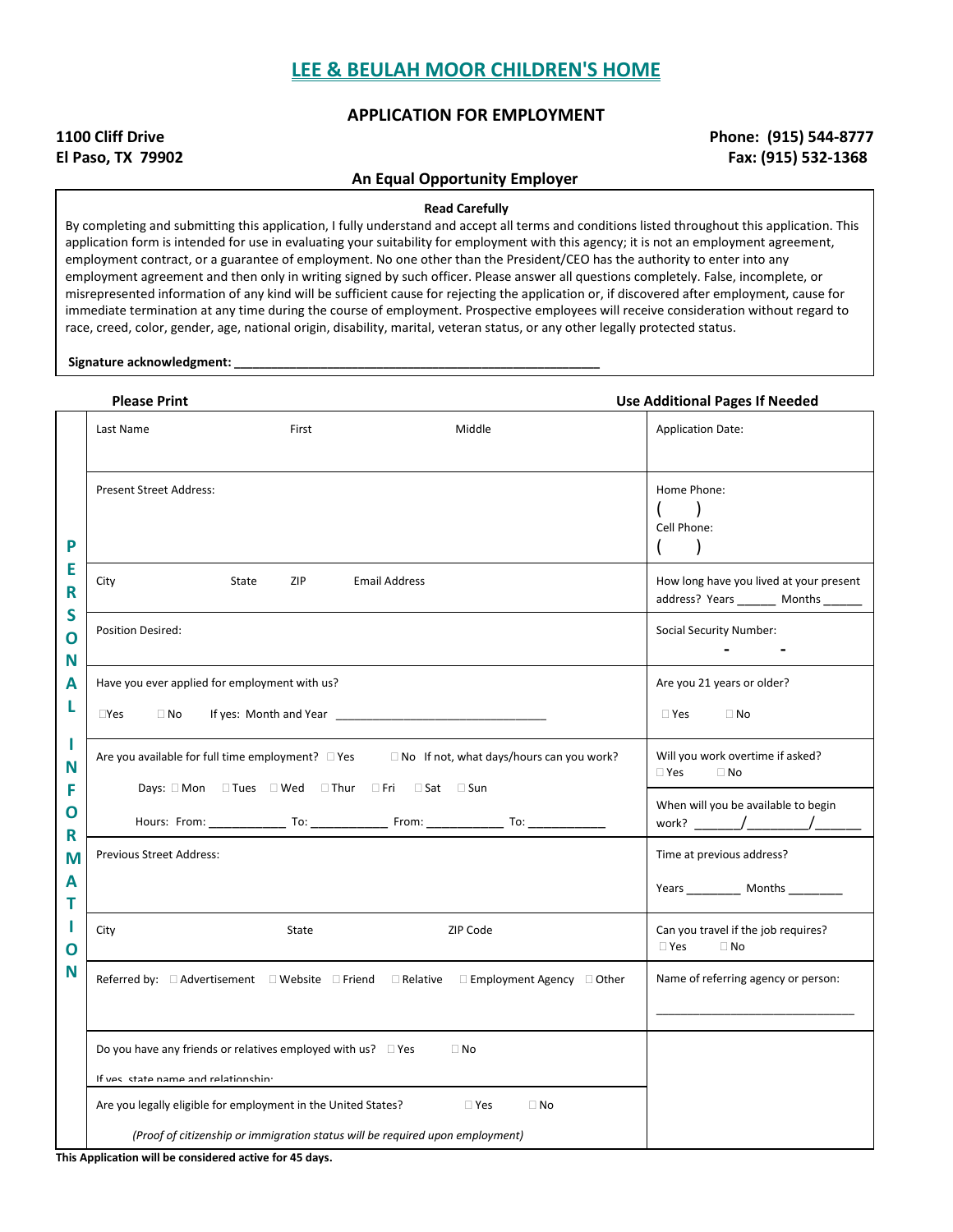|                                          | <b>Please Print</b>          |                                    | <b>Use Additional Pages If Needed</b> |                           |                      |                      |
|------------------------------------------|------------------------------|------------------------------------|---------------------------------------|---------------------------|----------------------|----------------------|
|                                          | School                       | <b>Name and Location of School</b> | <b>Course of Study</b>                | No. of Years<br>Completed | Did you<br>Graduate? | Degree or<br>Diploma |
| E                                        |                              |                                    |                                       |                           | $\Box$ Yes           |                      |
| D<br>$\mathsf U$                         |                              |                                    |                                       |                           | $\Box$ No            |                      |
| $\mathbf C$<br>$\boldsymbol{\mathsf{A}}$ | Middle School                |                                    |                                       |                           | $\square$ Yes        |                      |
| T<br>L                                   |                              |                                    |                                       |                           | $\Box$ No            |                      |
| $\mathbf 0$<br>N                         |                              |                                    |                                       |                           |                      |                      |
|                                          | High School<br>or GED        |                                    |                                       |                           | $\square$ Yes        |                      |
|                                          |                              |                                    |                                       |                           | $\Box$ No            |                      |
|                                          |                              |                                    |                                       |                           |                      |                      |
|                                          | Business/Trade/<br>Technical |                                    |                                       |                           | $\Box$ Yes           |                      |
|                                          |                              |                                    |                                       |                           | $\Box$ No            |                      |
|                                          |                              |                                    |                                       |                           |                      |                      |
|                                          | College                      |                                    |                                       |                           | $\Box$ Yes           |                      |
|                                          |                              |                                    |                                       |                           | $\Box$ No            |                      |
|                                          |                              |                                    |                                       |                           |                      |                      |
|                                          |                              |                                    |                                       |                           |                      |                      |
|                                          | Graduate                     |                                    |                                       |                           | $\Box$ Yes           |                      |
|                                          |                              |                                    |                                       |                           | $\Box$ No            |                      |
|                                          |                              |                                    |                                       |                           |                      |                      |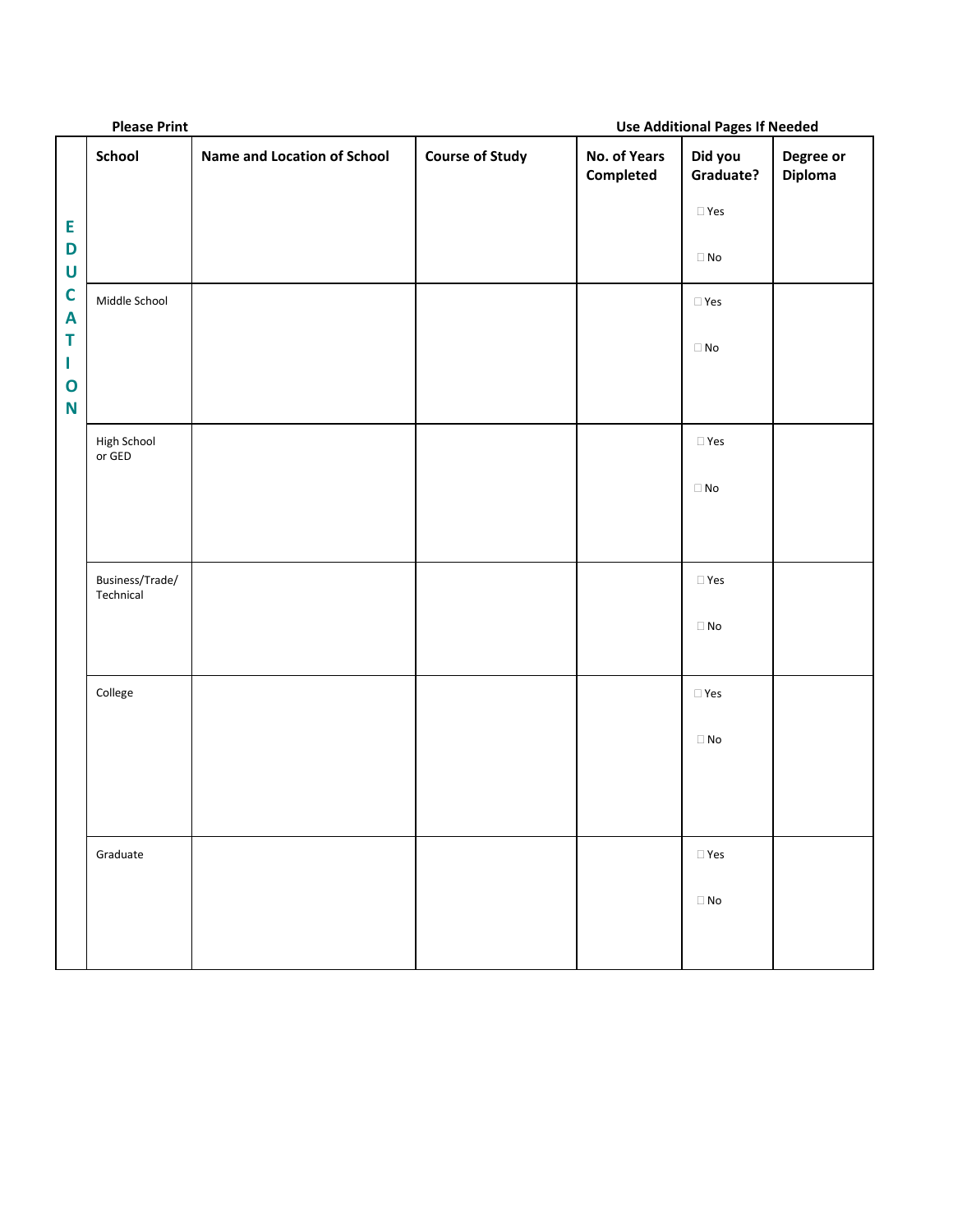|             | Are you fluent in English? $\Box$ Yes<br>Do you speak any other languages? $\Box$ Yes<br>$\Box$ No<br>$\Box$ No<br>Are you fluent in Spanish? □ Yes<br>List additional languages. The same of the state of the state of the state of the state of the state of the state of the state of the state of the state of the state of the state of the state of the state of the state of t<br>$\Box$ No |                                                                                                       |  |  |  |  |  |
|-------------|----------------------------------------------------------------------------------------------------------------------------------------------------------------------------------------------------------------------------------------------------------------------------------------------------------------------------------------------------------------------------------------------------|-------------------------------------------------------------------------------------------------------|--|--|--|--|--|
|             |                                                                                                                                                                                                                                                                                                                                                                                                    | Do you have a valid driver's license? □ Yes<br>$\Box$ No<br>If so, provide the following information: |  |  |  |  |  |
| O           |                                                                                                                                                                                                                                                                                                                                                                                                    |                                                                                                       |  |  |  |  |  |
| В           |                                                                                                                                                                                                                                                                                                                                                                                                    |                                                                                                       |  |  |  |  |  |
| R<br>Е      | Describe any specialized training, apprenticeship, skills, volunteer, and extra-curricular activities:                                                                                                                                                                                                                                                                                             |                                                                                                       |  |  |  |  |  |
| А           |                                                                                                                                                                                                                                                                                                                                                                                                    |                                                                                                       |  |  |  |  |  |
| т<br>E<br>D | List professional, trade, business or civic activities and offices held. (Exclude groups whose names would indicate race, color, religion, gender, national<br>origin, age, ancestry, disability or other protected status):                                                                                                                                                                       |                                                                                                       |  |  |  |  |  |
| S<br>К      | Are you certified in First Aid and/or CPR? First Aid: □ Yes<br>$CPR: \square Yes$<br>$\Box$ No<br>$\Box$ No<br>Do you have a Food Handler's Card? □ Yes □ No<br>Have you attended Defensive Driving Training? $\Box$ Yes<br>$\Box$ No<br>(If you answered "Yes" to any of the above, please present/attach certification)                                                                          |                                                                                                       |  |  |  |  |  |
| S           | If so, what Branch? □ Army □ Navy<br>Did you serve in the U.S. Armed Forces? □ Yes<br>$\Box$ No<br>$\Box$ Marines<br>Are you a Vietnam veteran? □ Yes<br>$\Box$ No<br>$\Box$ Air Force<br>□ Coast Guards                                                                                                                                                                                           |                                                                                                       |  |  |  |  |  |
|             | Describe any job-related training received while serving in the military relevant to the position for which you are applying:                                                                                                                                                                                                                                                                      |                                                                                                       |  |  |  |  |  |
|             |                                                                                                                                                                                                                                                                                                                                                                                                    |                                                                                                       |  |  |  |  |  |

After reviewing the job description(s), are you able to perform the duties of the job(s) for which you are applying with or without accommodation?  $\Box$ Yes  $\Box$ No

Accommodation needed: \_\_\_\_\_\_\_\_\_\_\_\_\_\_\_\_\_\_\_\_\_\_\_\_\_\_\_\_\_\_\_\_\_\_\_\_\_\_\_\_\_\_\_\_\_\_\_\_\_\_\_\_\_\_\_\_\_\_\_\_\_\_\_\_\_\_\_\_\_\_\_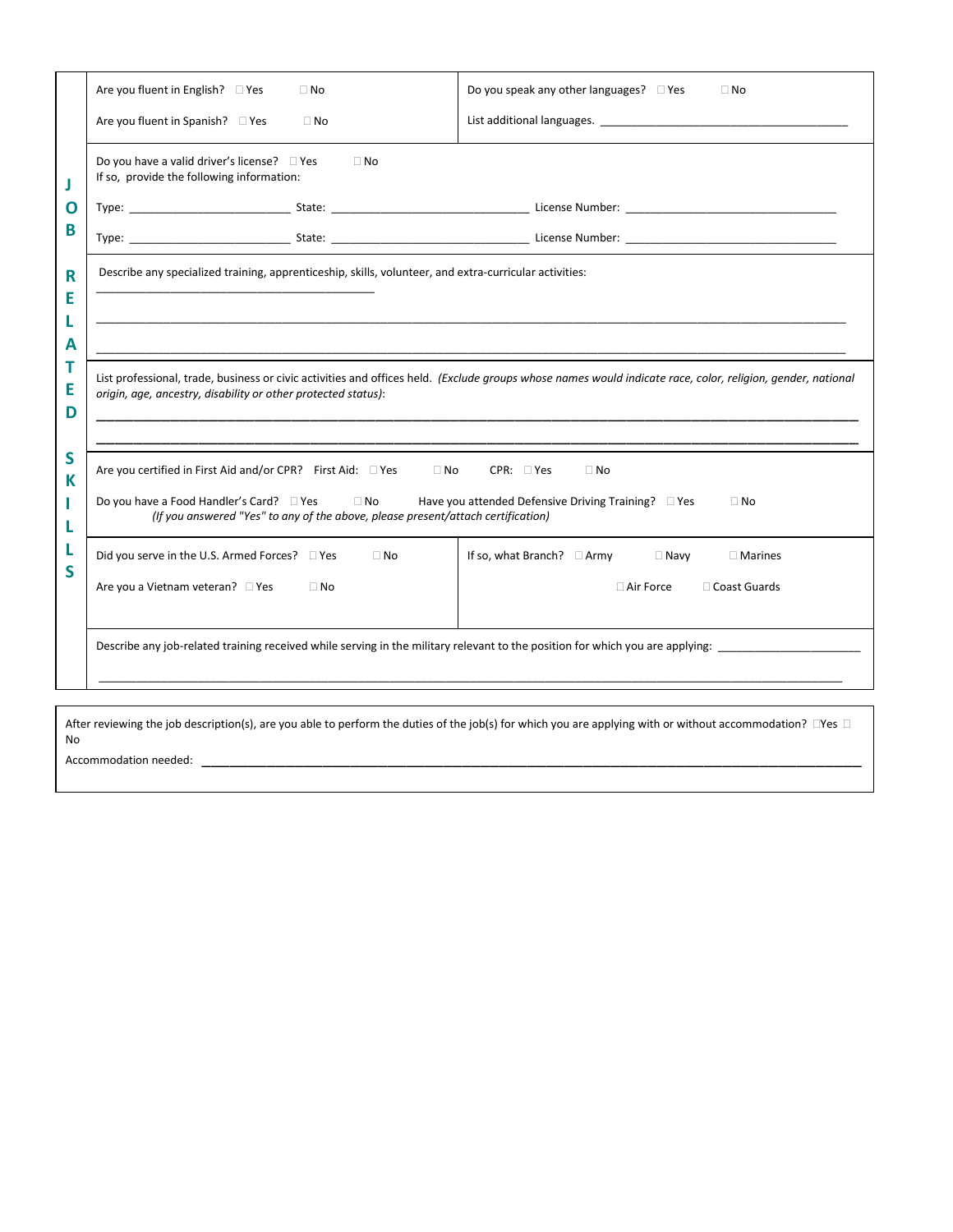| Name Employer #1:                     | <b>Dates Employed:</b>     |                        | <b>Work Performed:</b> |
|---------------------------------------|----------------------------|------------------------|------------------------|
| Address:                              | From                       | To                     |                        |
| Telephone Numbers: (<br>$\lambda$     | <b>Hourly Rate/Salary:</b> |                        |                        |
| $\lambda$                             | From                       | To                     |                        |
| Start/Present Job Title:              |                            |                        | Reason for Leaving:    |
| Supervisor:                           |                            |                        |                        |
| Name Employer #2:                     | <b>Dates Employed:</b>     |                        | <b>Work Performed:</b> |
| Address:                              | From                       | To                     |                        |
|                                       |                            |                        |                        |
| Telephone Numbers: (<br>$\lambda$     | <b>Hourly Rate/Salary:</b> |                        |                        |
| $\overline{ }$<br>$\lambda$           |                            |                        |                        |
| Start/Present Job Title:              |                            |                        | Reason for Leaving:    |
| Supervisor:                           |                            |                        |                        |
| Name Employer #3:                     |                            | <b>Dates Employed:</b> |                        |
| Address:                              | From                       | To                     |                        |
|                                       |                            |                        |                        |
| Telephone Numbers: (<br>$\lambda$     | <b>Hourly Rate/Salary:</b> |                        |                        |
| $\lambda$                             |                            |                        |                        |
| Start/Present Job Title:              |                            |                        | Reason for Leaving:    |
| Supervisor:                           |                            |                        |                        |
| Name Employer #4:                     | <b>Dates Employed:</b>     |                        | <b>Work Performed:</b> |
| Address:                              | From                       | To                     |                        |
|                                       |                            |                        |                        |
| Telephone Numbers: (<br>$\lambda$     | <b>Hourly Rate/Salary:</b> |                        |                        |
| $\left($<br>$\lambda$                 |                            |                        |                        |
| Start/Present Job Title:              |                            |                        | Reason for Leaving:    |
| Supervisor:                           |                            |                        |                        |
| Name Employer #5:                     | <b>Dates Employed:</b>     |                        | <b>Work Performed:</b> |
| Address:                              | From                       | To                     |                        |
|                                       |                            |                        |                        |
| Telephone Numbers: (<br>$\rightarrow$ | <b>Hourly Rate/Salary:</b> |                        |                        |
| $\lambda$<br>$\left($                 |                            |                        |                        |
|                                       |                            |                        |                        |

**Please Print Use Additional Pages If Needed**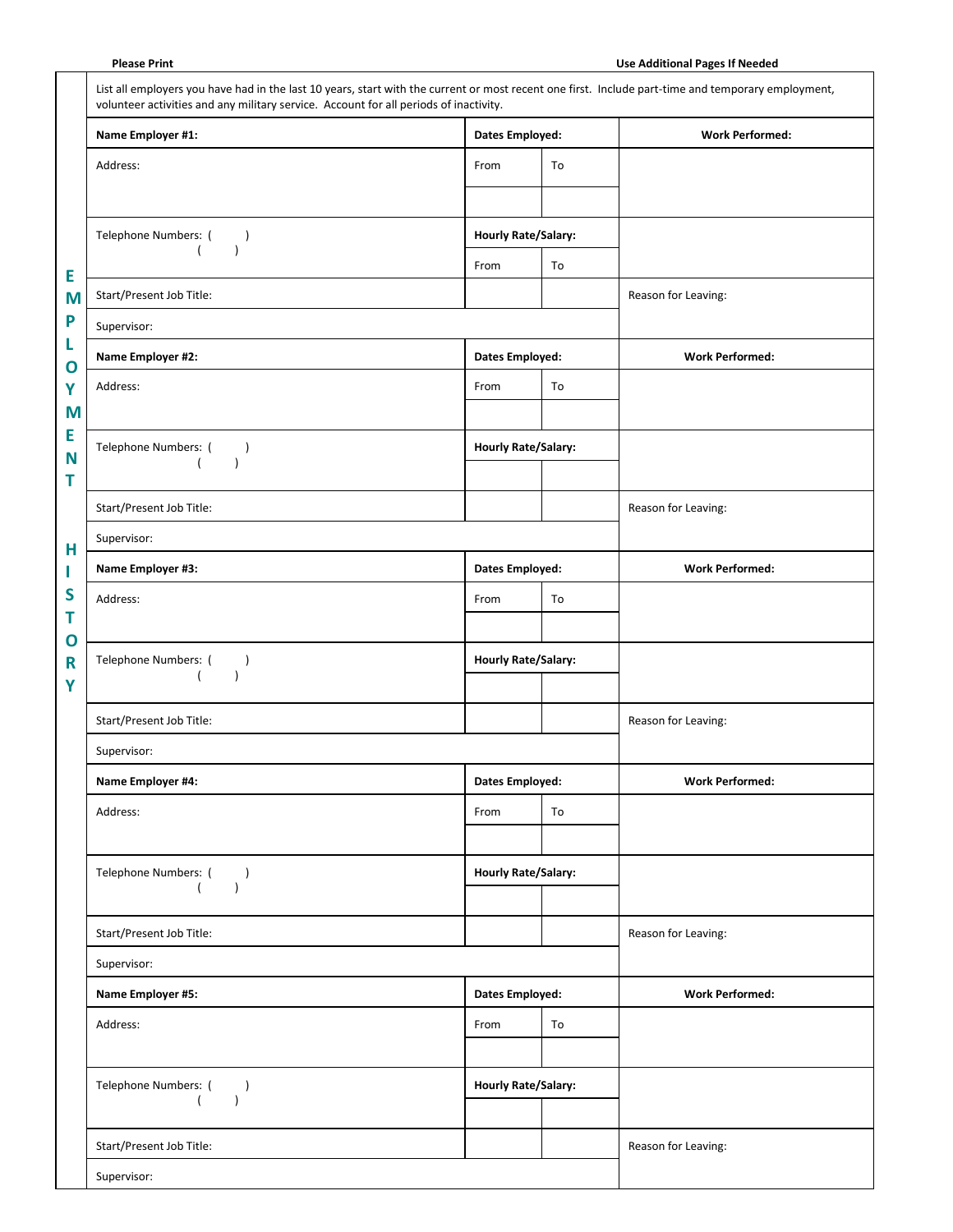#### **EMPLOYMENT HISTORY CONTINUED:**

| Comments: Include explanation of any gaps in employment.              |                        |  |  |  |
|-----------------------------------------------------------------------|------------------------|--|--|--|
|                                                                       |                        |  |  |  |
|                                                                       |                        |  |  |  |
|                                                                       |                        |  |  |  |
| We may contact the<br>employers listed on the<br>previous page unless | <b>Do Not Contact:</b> |  |  |  |
| you indicate those you<br>do not want us to<br>contact?               |                        |  |  |  |

|                  |                                                                                                                                                                 | In which states have you lived in the past 10 years?                                                                                                               |  |                                                 |  |
|------------------|-----------------------------------------------------------------------------------------------------------------------------------------------------------------|--------------------------------------------------------------------------------------------------------------------------------------------------------------------|--|-------------------------------------------------|--|
| S<br>E<br>U<br>R | Other than El Paso, list other cities within Texas where you have resided:                                                                                      |                                                                                                                                                                    |  |                                                 |  |
|                  | Have you used any names or Social Security numbers other than those listed on the first page of this Application? $\Box$ Yes $\Box$ No If so, please list them: |                                                                                                                                                                    |  |                                                 |  |
|                  | Have you ever been convicted of a crime (felony or misdemeanor) other than traffic violations? $\square$ Yes<br>(City/State)<br>Date)                           |                                                                                                                                                                    |  | If so, describe below:<br>$\Box$ No<br>(Charge) |  |
|                  |                                                                                                                                                                 |                                                                                                                                                                    |  |                                                 |  |
| v                |                                                                                                                                                                 |                                                                                                                                                                    |  |                                                 |  |
|                  |                                                                                                                                                                 |                                                                                                                                                                    |  |                                                 |  |
|                  | If so, describe:                                                                                                                                                | Are you currently under indictment for, or has an official complaint been filed against you, alleging, commission of a felony or misdemeanor? $\Box$ Yes $\Box$ No |  |                                                 |  |

#### **PERSONAL/PROFESSIONAL REFERENCES**

You must provide at least three personal references. Do not include family members or past supervisors.

Name/Occupation **Complete Address/Phone Number 1996** Mame/Occupation **Years Known/ Relationship Complete Address/Phone Number** 

This application form is intended for use in evaluating your suitability for employment with this agency. It is not an employment contract or a guarantee of employment. If an offer of employment is extended, it is understood that the employer may terminate the employment at any time, with or without cause and without prior notice, unless required by law. Please answer all questions completely. Prospective employees will receive consideration without regard to race, creed, color, sex, age, national origin, disability, marital, veteran status or any other legally protected status. By completing and submitting this application I fully understand and accept all terms and conditions listed throughout this application.

**If desired, enclose résumé and any other credentials/documents with your submission. Please ensure that all enclosed attachments are signed and dated.**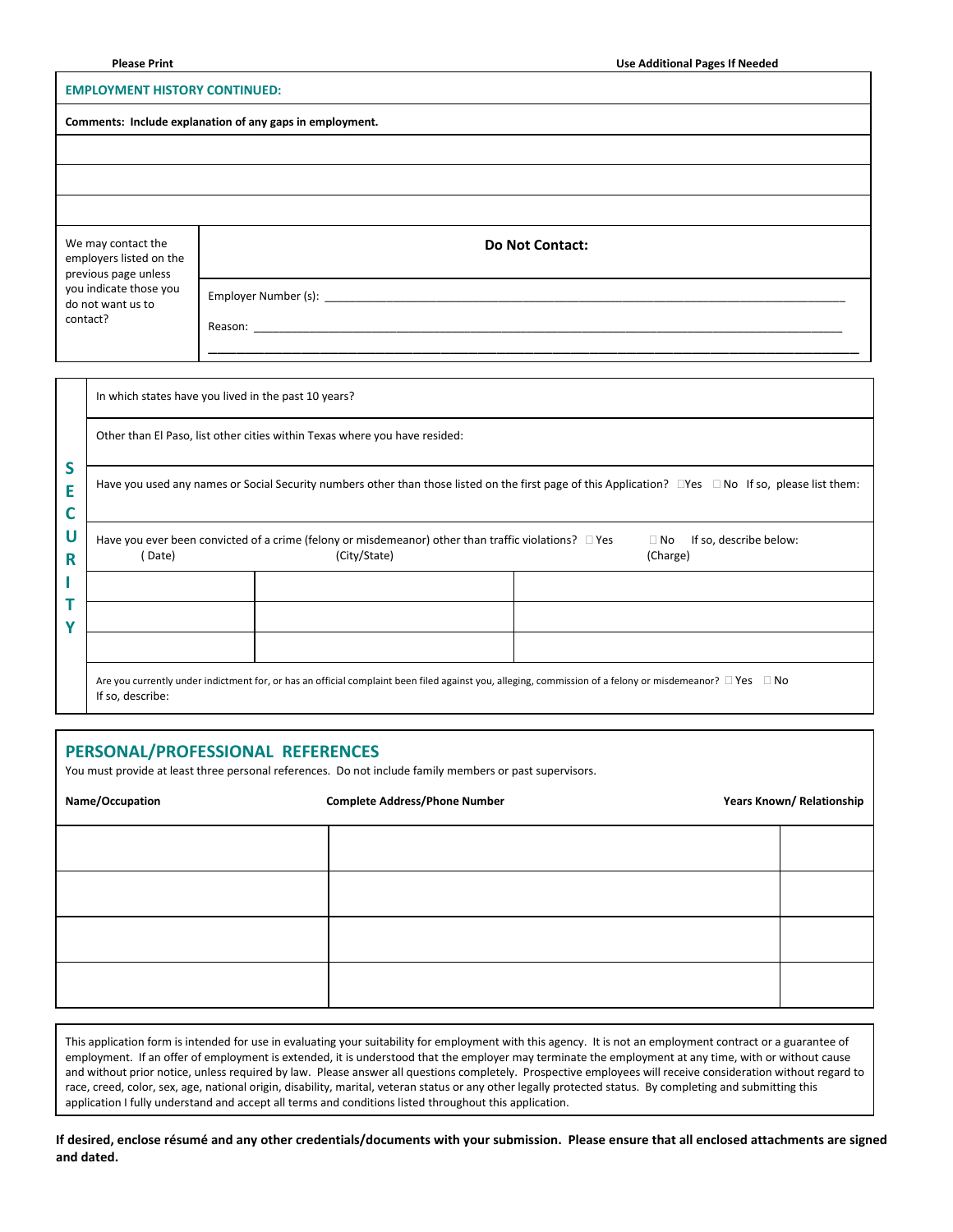1100 Cliff Drive, El Paso, Texas 79902 (915) 544-8777

#### **APPLICANT DISCLOSURE AFFIDAVIT**

*(Please read carefully)*

Our agency screens prospective employees, foster/adoptive parents and volunteers to evaluate whether an applicant poses a risk of harm to the children and youth it serves. This disclosure is required to be completed, in order to be considered, by applicants whose employment or potential employment with the facility or registered or licensed family home involves the opportunity for or the direct interaction with children. Information obtained is not an automatic bar to employment, foster care or volunteer work, but is considered in view of all relevant circumstances. Any falsification, misrepresentation, omission, or incompleteness in this disclosure alone is grounds for disqualification or immediate termination at any time during the course of employment.

#### APPLICANT:

**(Please print complete name and last four (4) digits of Social Security number)**

I swear or affirm under penalty of perjury that I do not now and I have not at any time, either as an adult or as a juvenile:

| <b>Yes</b> | No | (Initial "yes" or "no" and provide brief explanation for a "yes" answer on back of form) |
|------------|----|------------------------------------------------------------------------------------------|
|            |    | Been convicted of:                                                                       |
|            |    | Pleaded guilty to (whether or not resulting in a conviction);                            |
|            |    | Pleaded nolo contendere or no contest to;                                                |
|            |    | Admitted to:                                                                             |
|            |    | Had any arrests or warrants issued or pending for;                                       |
|            |    | Had any judgment or order rendered against me (whether by default or otherwise);         |
|            |    | Pending any civil or criminal court litigation for:                                      |
|            |    | Entered into any settlement of an action or claim of;                                    |
|            |    | Had any license, certificate, or employment suspended, revoked, terminated, or adversely |
|            |    | affected because of:                                                                     |
|            |    | Been diagnosed as having or been treated for any mental or emotional condition arising   |
|            |    | from;                                                                                    |
|            |    | Resigned under threat of termination of employment or volunteer work; or,                |
|            |    | Have or had any criminal charges (pending or otherwise) against me in this or any other  |
|            |    | jurisdiction for:                                                                        |

Any allegation, any conduct, matter, or thing (irrespective of the formal name thereof) constituting or involving (whether under criminal or civil law of any jurisdiction):

| <b>Yes</b> | No | (Initial answer "yes" or "no" and provide brief explanation for a "yes" answer below.) |
|------------|----|----------------------------------------------------------------------------------------|
|            |    | Any felony;                                                                            |
|            |    | Crime(s) against person(s);                                                            |
|            |    | Robbery, theft or fraud;                                                               |
|            |    | Assault, battery, or other offense upon a person;                                      |
|            |    | Assault, battery, or other offense involving a minor;                                  |
|            |    | Drug- or alcohol-related offenses;                                                     |
|            |    | Rape or other sexual assault;                                                          |
|            |    | Incest;                                                                                |
|            |    | Abuse and/or neglect of a minor or child, whether emotional, physical or sexual;       |
|            |    | Kidnapping, false imprisonment, or abduction;                                          |
|            |    | Sexual harassment;                                                                     |
|            |    | Sexual exploitation of a minor;                                                        |
|            |    | Sexual misconduct with a minor;                                                        |
|            |    | Annoving/molesting a child;                                                            |
|            |    | Lewdness and /or indecent exposure;                                                    |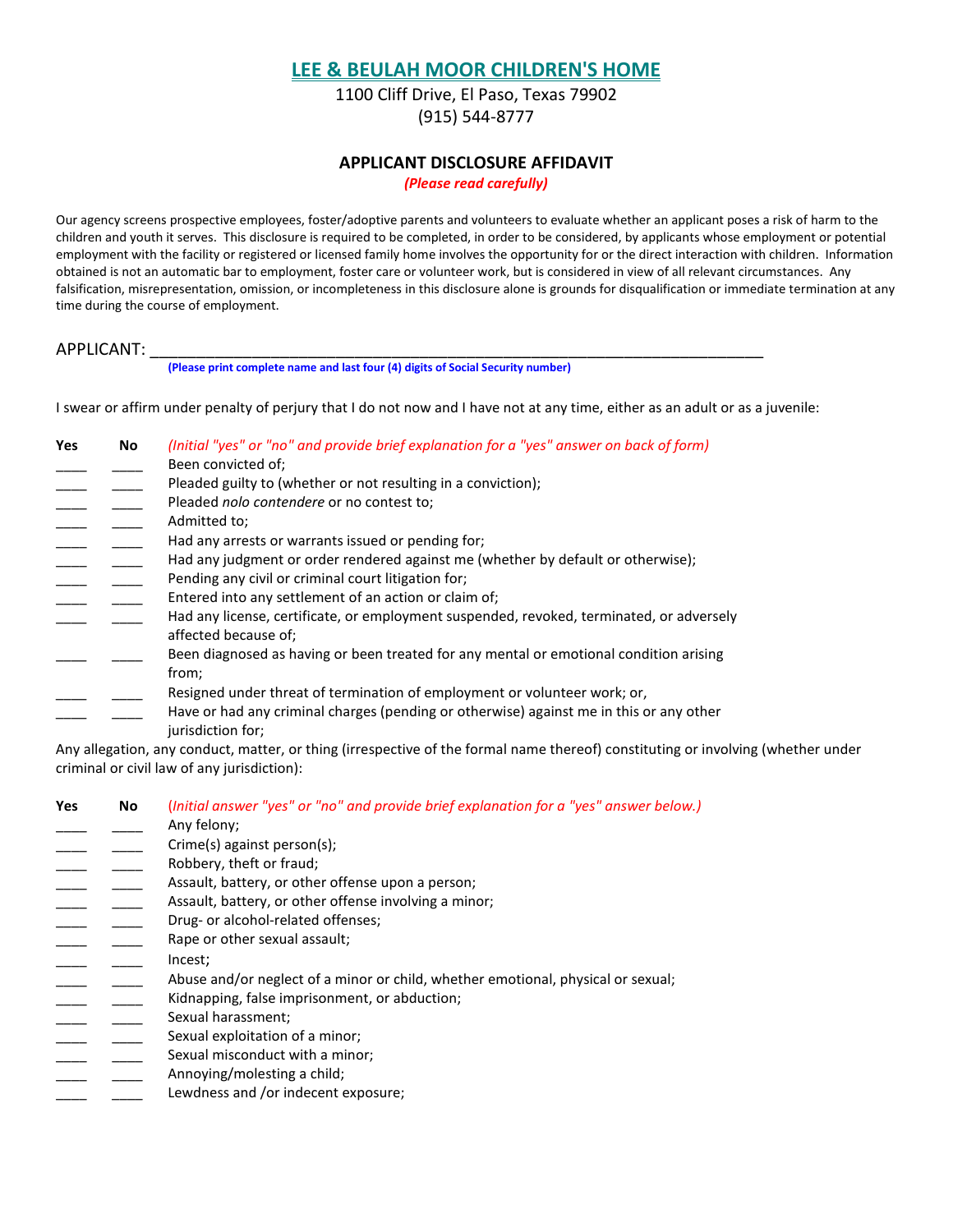## **APPLICANT DISCLOSURE AFFIDAVIT** *(cont.)* **Page 2**

| Yes | No | (Initial "yes" or "no" and provide brief explanation for a "yes" answer below.)                |
|-----|----|------------------------------------------------------------------------------------------------|
|     |    | Lewd and lascivious behavior;                                                                  |
|     |    | Obscene or pornographic literature, photographs, or videos;                                    |
|     |    | Any misdemeanor or other offense classification involving a minor or to which a minor          |
|     |    | was a witness;                                                                                 |
|     |    | Unfitness as a parent or custodian;                                                            |
|     |    | Removing children from a State or concealing children in violation of a law or<br>court order; |
|     |    | Restrictions or limitations on contact or visitation with children or minors;                  |
|     |    |                                                                                                |
|     |    | Any type of child abduction;                                                                   |
|     |    | Similar or related conduct, matters, or things; or,                                            |
|     |    | Accusation of any of the fore-mentioned.                                                       |
|     |    |                                                                                                |

**Explanations:** *(If you answered "yes" to any of the above, please explain. If none, write "none".)*

#### **Description Dates**

**The failure or refusal of the applicant to complete, sign or provide the affidavit constitutes good cause for refusal to give consideration for employment or hire the applicant.**

The above statements are true and correct to the best of my knowledge.

*Applicant Signature Date*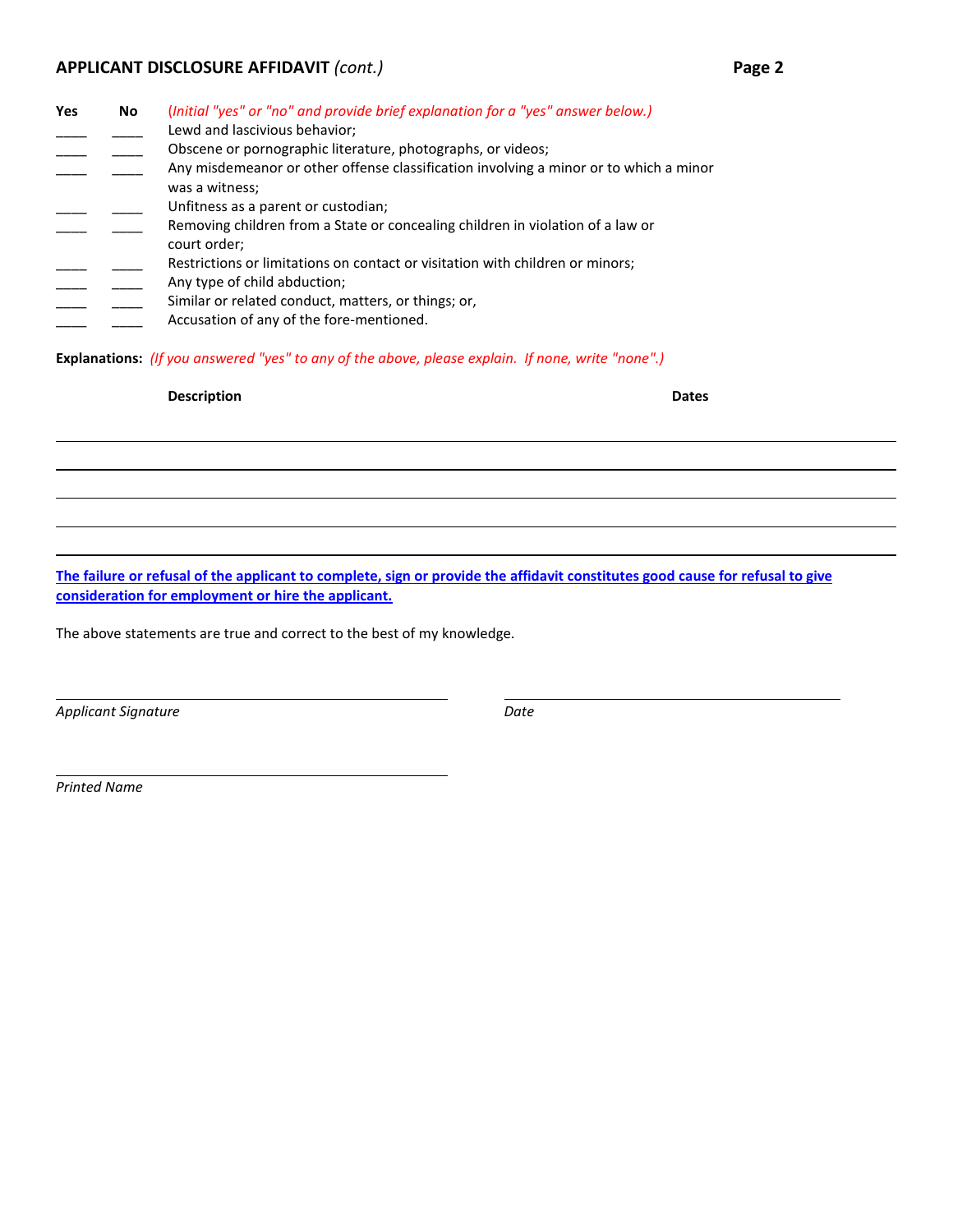1100 Cliff Drive, El Paso, TX 79902 Phone: (915) 544-8777 Fax: (915) 532-1368

## **AUTHORIZATION & RELEASE OF LIABILITY FORM**

The information provided in this form is intended solely as authorization and release in gathering information for evaluating your suitability for employment with this agency. It is not an employment contract or a guarantee of employment. Please complete this form in its entirety. Prospective employees will receive consideration without regard to race, creed, color, sex, age, national origin, disability, marital, veteran status or any other legally protected status.

| Date of Birth* |                   |                                                                                |
|----------------|-------------------|--------------------------------------------------------------------------------|
|                | (Print Full Name) |                                                                                |
| Place of Birth | (City and State)  | Social Security Number<br>$\overline{\phantom{0}}$<br>$\overline{\phantom{0}}$ |

Driver License (State & Number) \_\_\_\_\_\_\_\_\_\_\_\_\_\_\_\_\_\_\_\_\_\_\_\_\_\_\_\_\_\_\_\_ , do hereby authorize Lee & Beulah Moor Children's Home to conduct an investigation into my personal and employment background to include, but not necessarily be limited to, my previous employment history (including Social Security Number verification); earnings history; civil litigation history; criminal arrest, conviction and disposition history; driving history; personal and/or business credit history; educational background; address and telephone history; professional license history; and general reputation for character and honesty.

I hereby authorize any individual, corporation, company, institution or government agency to release to Lee & Beulah Moor Children's Home or an agent acting on Lee & Beulah Moor Children's Home's behalf any information, documents, or opinion they possess concerning me or my reputation as an employee, student, debtor, associate or acquaintance.

I release, indemnify, and forever hold harmless Lee & Beulah Moor Children's Home and their agents or assigns, from any and all claims and/or liabilities that may arise as a result of their investigations into my personal and employment background, as that is described above, or from any fingerprint procedures, photographs, physical examinations, speech perception test, x-rays, drug testing procedures, other medical diagnostic procedures, or polygraph examinations conducted by them or their suppliers. This Authorization & Release of Liability shall not be applicable to any gross negligence on the part of gross negligence on the part of Lee and Beulah Moor Children's Home.

I release, indemnify, and forever hold harmless any individual, corporation, company, institution, or government agency and their agents or assigns who may act upon authority of this Authorization & Release of Liability.

I hereby authorize and certify that a photocopy or electronic facsimile of this Authorization & Release of Liability shall serve with the same authority as the original.

*Applicant Signature Date*

\*The Age Discrimination in Employment Act prohibits discrimination against employees and applicants who are 40 years or older on the basis of age.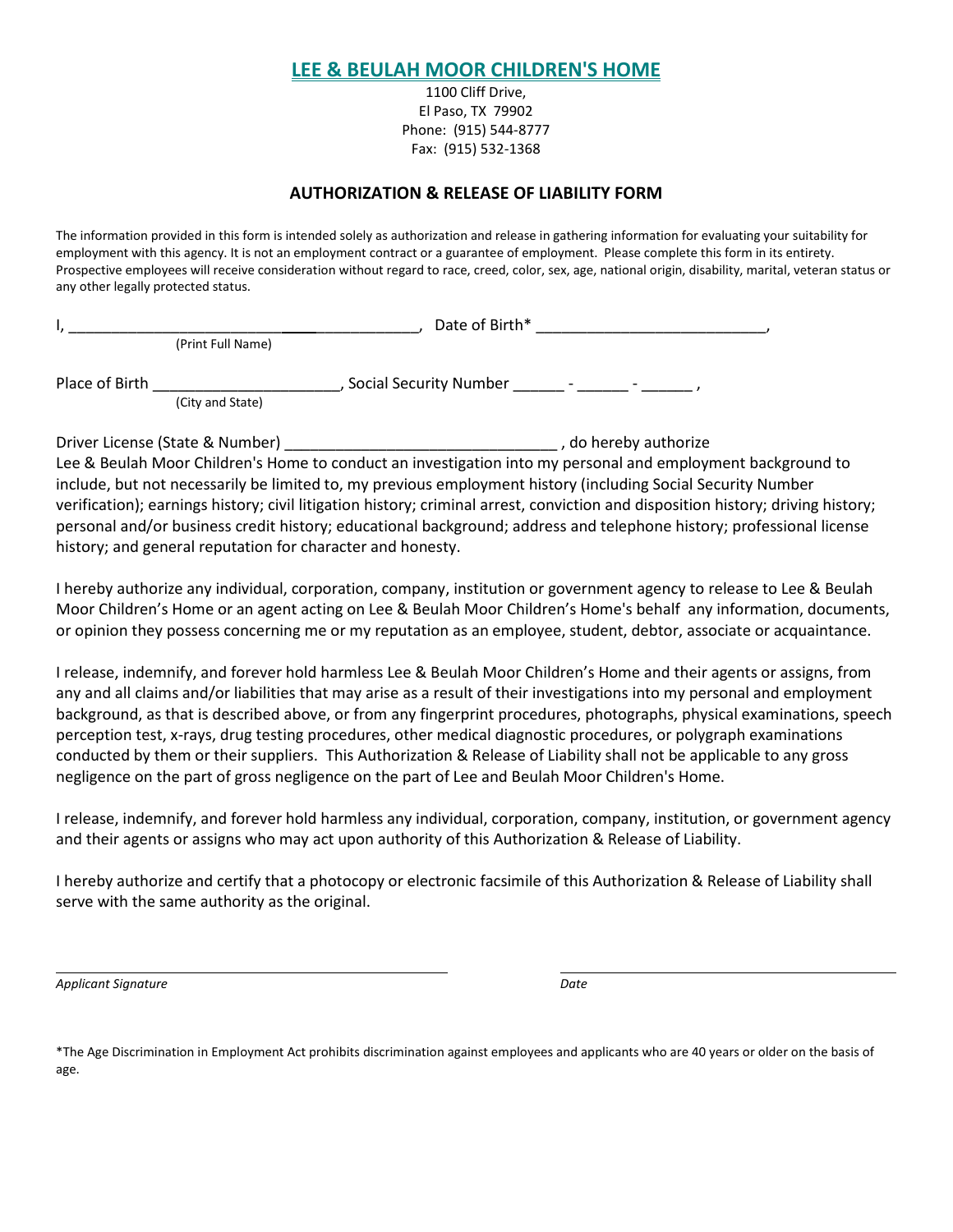## **STATEMENT OF CONFIDENTIALITY**

Lee & Beulah Moor Children's Home (LBMCH) requires all staff members (employees, foster parents, volunteers, interns, contract workers and other applicable persons) to adhere to strict professional and ethical standards regarding information pertaining to its staff, children in care, clients and/or family members. Staff members having access to or knowledge of sensitive or confidential information concerning other LBMCH staff members, children in care, clients and/or family members will be held in the **STRICTEST CONFIDENCE.** 

Confidential information will not be disclosed or shared with anyone outside LBMCH home without written consent of the employee, the conservator of a child(ren) in care, clients and/or family members or in some cases the CEO as addressed in specific policies. Confidential information discussed internally should be for business purposes only and as a need-to-know basis only. Staff members are charged with protecting the right to privacy that every staff member, child in care, client and/or family member deserves. Examples of information to be considered confidential *(for additional information, consult Confidentiality Policy)*:

- 1. Medical information, i.e., illness, occupational injuries, medical and family leaves of absence, disability accommodation, except in cases when there is a need-to-know basis.
- 2. Clients seeking information, consultation, or the status of actual placement of a child(ren) in any of the LBMCH programs or services (residential, adoption or foster care).
- 3. Agency financial (i.e., billing information, adoption fees, financial assistance) and personnel information such as performance evaluations, wage/salary information, except in cases when there is a need-to-know basis.
- 4. Personal information concerning employees, volunteers, interns, children in care, clients, family members or other applicable persons disclosed to unauthorized third parties or used as a means of gossip.
- 5. Controversies or conflicts within or between departmental staff.

Generally, anything not designated as public information should be treated confidentially. LBMCH staff will not participate in or discuss sensitive information in any location where confidentiality cannot be guaranteed. The obligation to maintain confidentiality and to protect sensitive information gained through the course of employment concerning employees, child(ren) in care, clients or family members extends after termination of employment or service with LBMCH. The information gained by staff members in the course of carrying out their assigned responsibilities is proprietary to LBMCH. Failure to adhere to LBMCH confidentiality guidelines will result in disciplinary action, up to and including termination of employment. In some cases if confidentiality is not maintained, the law provides for both civil and criminal penalties for violations. In determining the appropriateness to disclose sensitive or protected information, unless otherwise authorized, the CEO is the final approving authority.

I have read the above Statement of Confidentiality and agree to abide by these standards as stated above and in the Confidentiality Policy.

*Applicant Signature Date*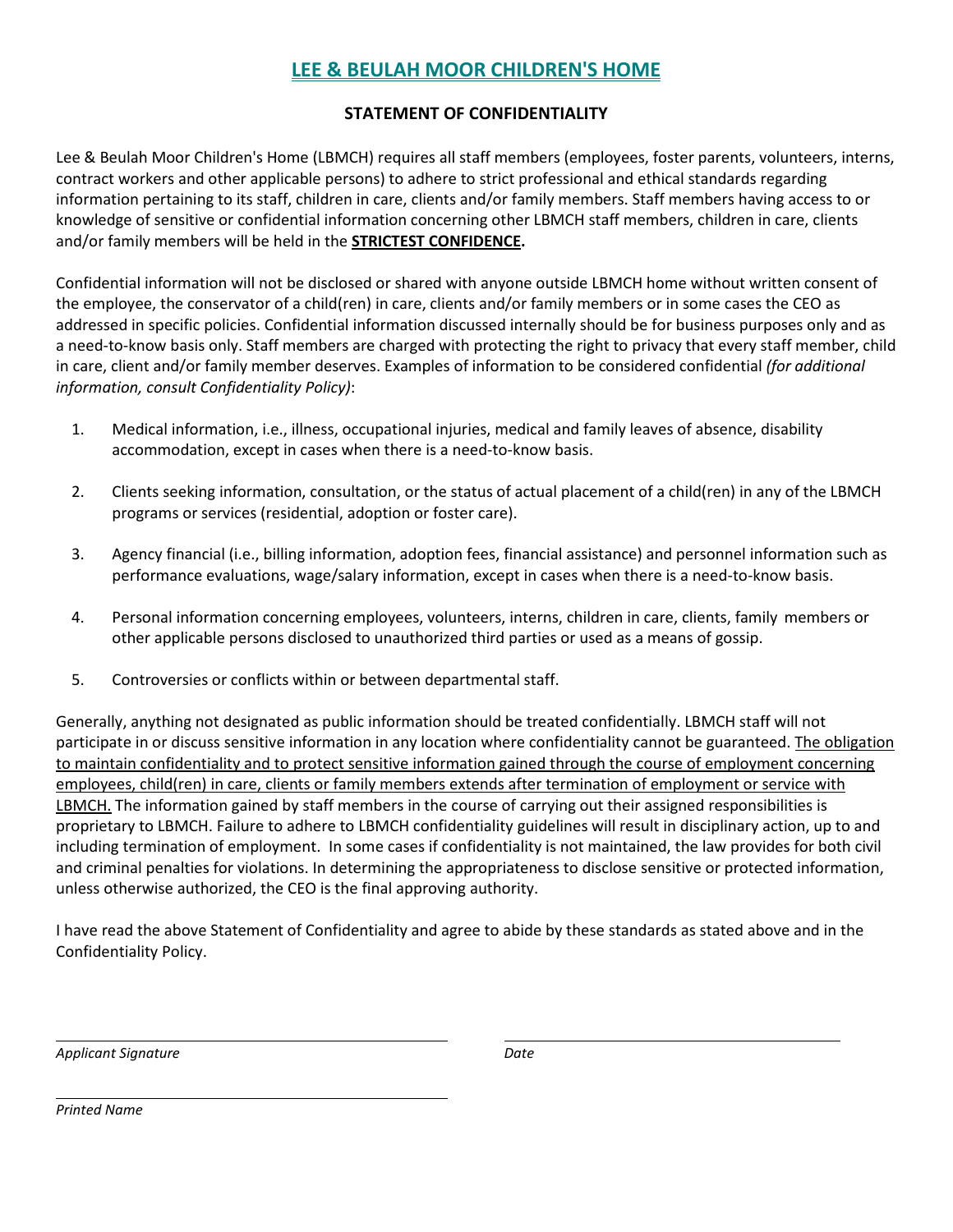## **IMPORTANT - READ CAREFULLY**

- A. I certify that the answers given by me in this Application are true and complete to the best of my knowledge and understand that any false or misleading information given on this Application may result in rejection of my application. In the event of employment, I understand that, any false or misleading information given in my application or interview(s) and later discovered at anytime during the course of employment may result in discharge. I understand that I am required to abide by all policies and procedures of this Agency.
- B. I authorize the Agency to investigate all statements made by me, and to contact all persons, companies, governmental agencies and schools named by me in this Application; I authorize all such persons, companies, governmental agencies and schools to provide all information known to them requested by the Agency concerning my employment history, character and qualifications; and I hereby release and forever discharge all such persons, companies and schools from any and all claims or causes of action, State or Federal, at equity or common law, including claims for defamation or invasion of privacy, which I might otherwise have against them for providing such information.
- C. I understand that in processing this Application the Agency may request that an investigative consumer report be prepared which may include information as to my character, general reputation, personal characteristics and mode of living. I understand that I have the right to request that the Agency completely and accurately disclose to me the nature and scope of the investigation requested, if I make such request in writing to the Human Resources Office within a reasonable time after completing the Application.
- D. I understand that prior to final employment with the Agency, I may be required to submit to and pass various examinations, including an aptitude examination, a background questionnaire, criminal history check, driving record check and a comprehensive medical examination, including a drug and alcohol screening procedure, failure to submit to and/or pass such exams will be grounds for not hiring or terminating me.
- E. I understand that I may be given uniforms, merchandise, and equipment or entrusted with monies or other valuable property, and in the event I fail to return and/or properly account for such monies and property, the Agency is authorized to deduct or withhold my salary or wages up to the value of the monies or property owed by me.
- F. I understand that, unless otherwise defined by applicable law, any employment relationship with this Agency is of an "at will" nature, which means that I may resign at anytime or that my employment may be terminated at anytime, without cause or notice. I understand that no representative of the Agency other than the Chief Executive Officer (CEO) has the authority to enter into any agreement for employment for any specified period of time or to make any agreement contrary to the foregoing, and that any such agreement must be in writing and signed by the CEO or it is not binding on the Agency.
- G. I understand that this Application will be considered active for up to 45 days. If I wish to be considered for employment beyond this time period, I should inquire as to whether or not applications are being accepted at that time.
- H. I understand that, in event of employment, the Agency will conduct every two years a criminal history check and every year a driver's record check. In the event subsequent criminal history checks reveals an indictment or conviction of any felony classified as an offense against the person or family, or of public indecency, or of violations of the Texas Controlled Substances Act, or of any misdemeanor classified as an offense against the person or family or of public indecency; or for whom "reason to believe" (or a comparable determination in another state) has been determined for child abuse and/or neglect may be cause for immediate discharge. Additionally, I understand that I may be discharged in the event the Agency's insurance carrier refuses to insure or determines that I am an at risk driver as result of subsequent drivers record checks.

*Applicant Signature Date*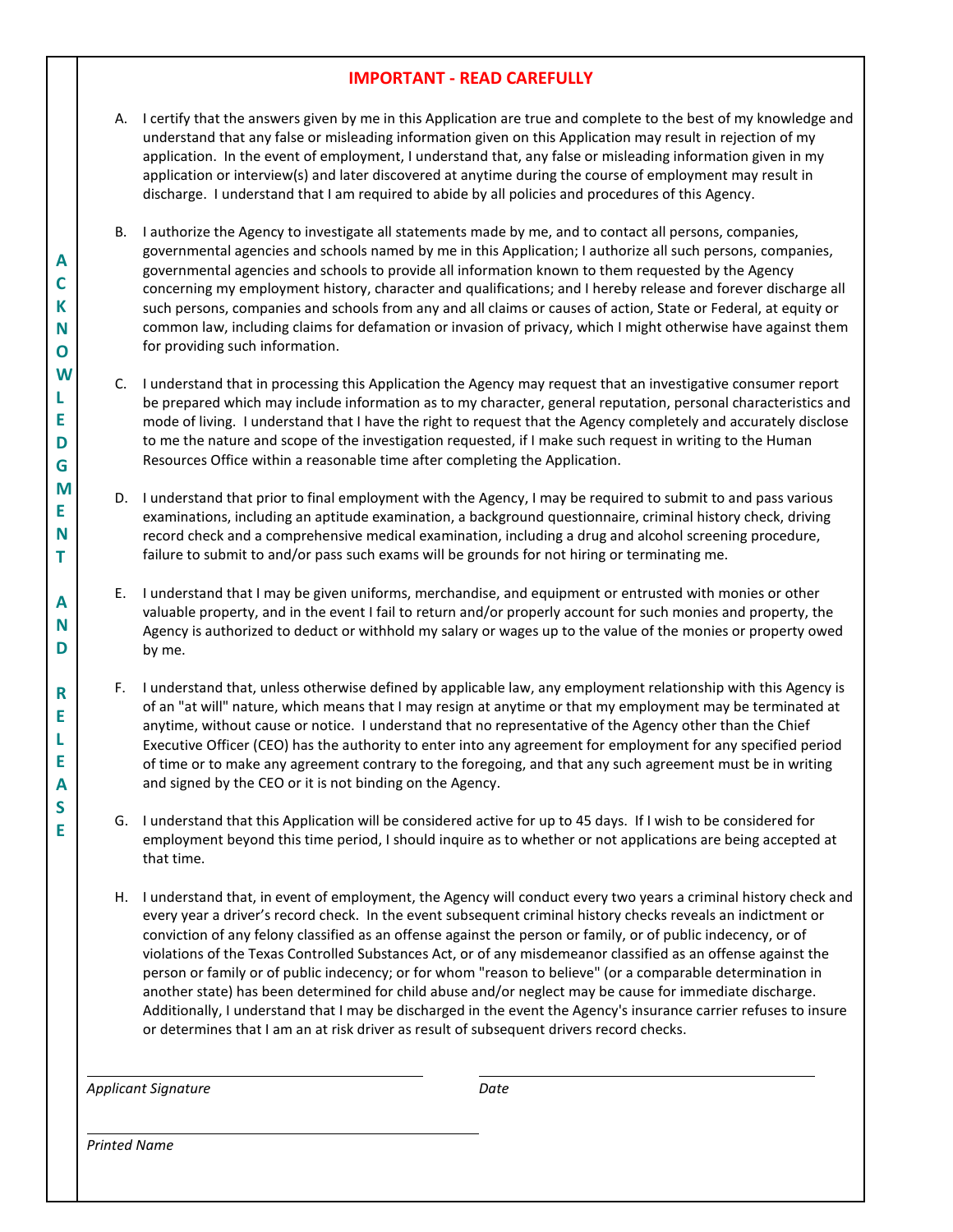## **APPLICANT PRE-EMPLOYMENT DRUG-SCREENING ACKNOWLEDGMENT FORM**

In order to assure the health and safety of our employees and clients, Lee & Beulah Moor Children's Home (LBMCH) reserves the right to perform pre-employment illegal drug or controlled substance screening of selected applicants. Therefore, an applicant being considered for hire must undergo and pass a drug screening test as a condition of employment. A copy of the *LBMCH Alcohol and Controlled Substance* policy is available from the HR Department upon request.

Selected applicants must complete a drug screening test within 24 hours after an offer is extended. Failing to test within 24 hours will be cause to rescind the offer of employment. The selected applicant must go to the Human Resources office to obtain the necessary forms for a drug screening. Under no circumstances will an applicant be allowed to begin work prior to passing the mandatory drug screening.

The actual drug screening will be performed at the drug screening facility. Drug screening results are returned to the Human Resources, usually within 24 to 48 hours. Human Resources will inform the hiring department if the selected applicant is approved for employment.

Selected applicants will be given the opportunity to report confidentially the use of prescription or nonprescription medication. Certain prescriptions and over-the-counter medications may affect test results so it is important to disclose information regarding the medication the applicant is using.

An applicant with a confirmed positive drug test result has the right to contest or explain that result. This challenge must be made within 48 hours after notification of the positive test result. It shall be the applicant's responsibility to provide all necessary documentation to explain the cause of the positive test result (i.e., doctor's report, signed prescription, etc.).

Applicants notified of confirmed positive test results have the right to request a re-test of their original specimens. However, arrangements and payment for the re-test are the responsibility of the applicant. An applicant has the right to consult the testing laboratory for technical information regarding prescription and non-prescription medication. The Human Resource office will provide the applicant with the information required for requesting a specimen re-test.

All documentation will be kept confidential. An applicant who fails the drug test may reapply for employment consideration after a period of one year.

*Applicant Signature Date*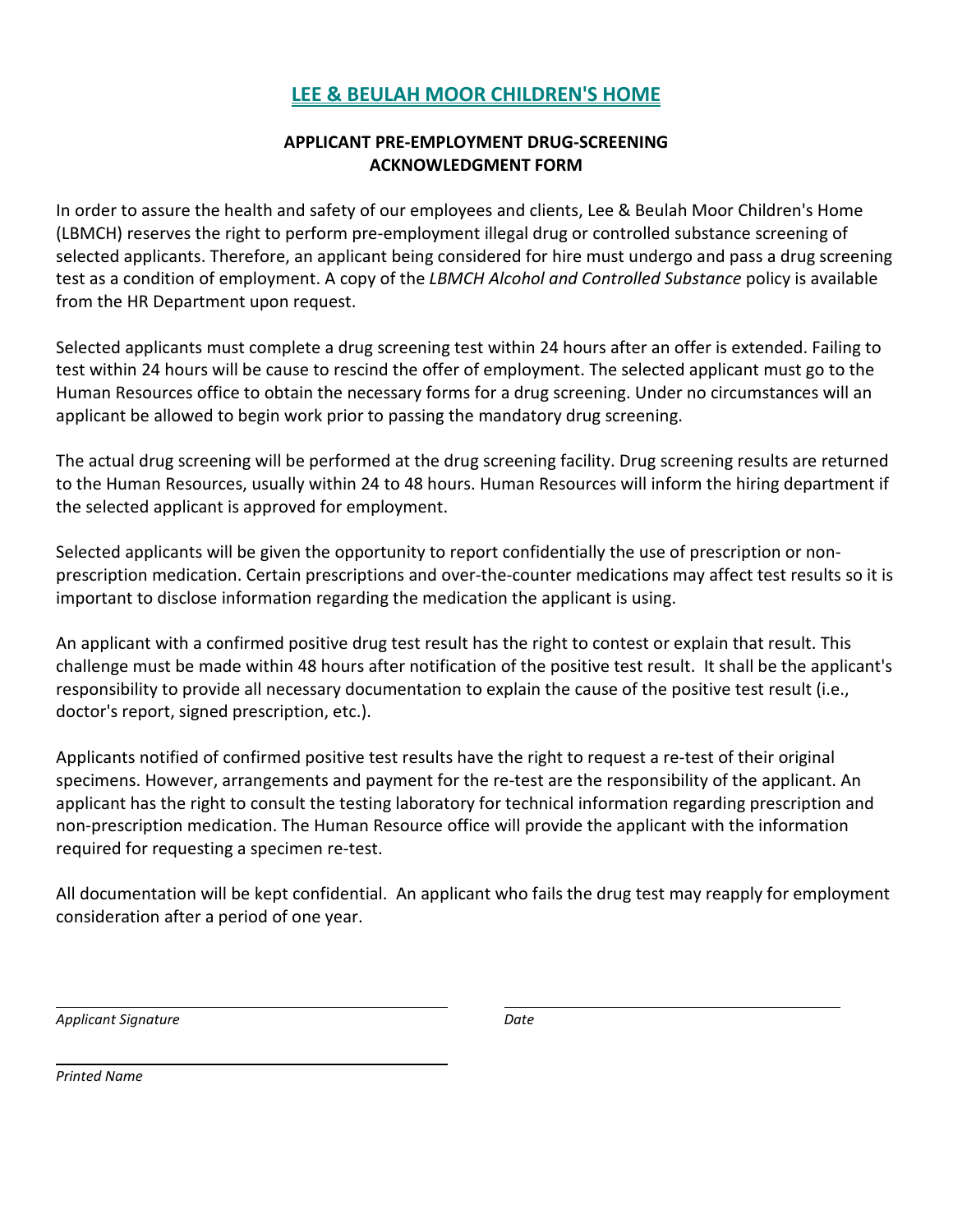## **SUPPLEMENTAL APPLICATION RESIDENT YOUTH WORKER**

**(Complete if applying to work with children)**

Why do you want to work with and care for children and/or adolescents?

Describe work or volunteer experience in supervising groups of children and/or adolescents?

What age group or gender do you prefer to work? Why? \_\_\_\_\_\_\_\_\_\_\_\_\_\_\_\_\_\_\_\_\_\_\_\_\_\_\_\_

How would you describe yourself?

What other business or personal experiences or training have you had that may have prepared you for this position?

Why do feel that group youth care is an occupation for which you are suited? \_\_\_\_\_\_\_\_\_\_\_\_\_\_\_\_\_\_\_\_\_\_\_\_\_\_\_\_\_\_\_\_\_

**Applicant Signature Date** Date

LMCH Form 3/Rev. 02/12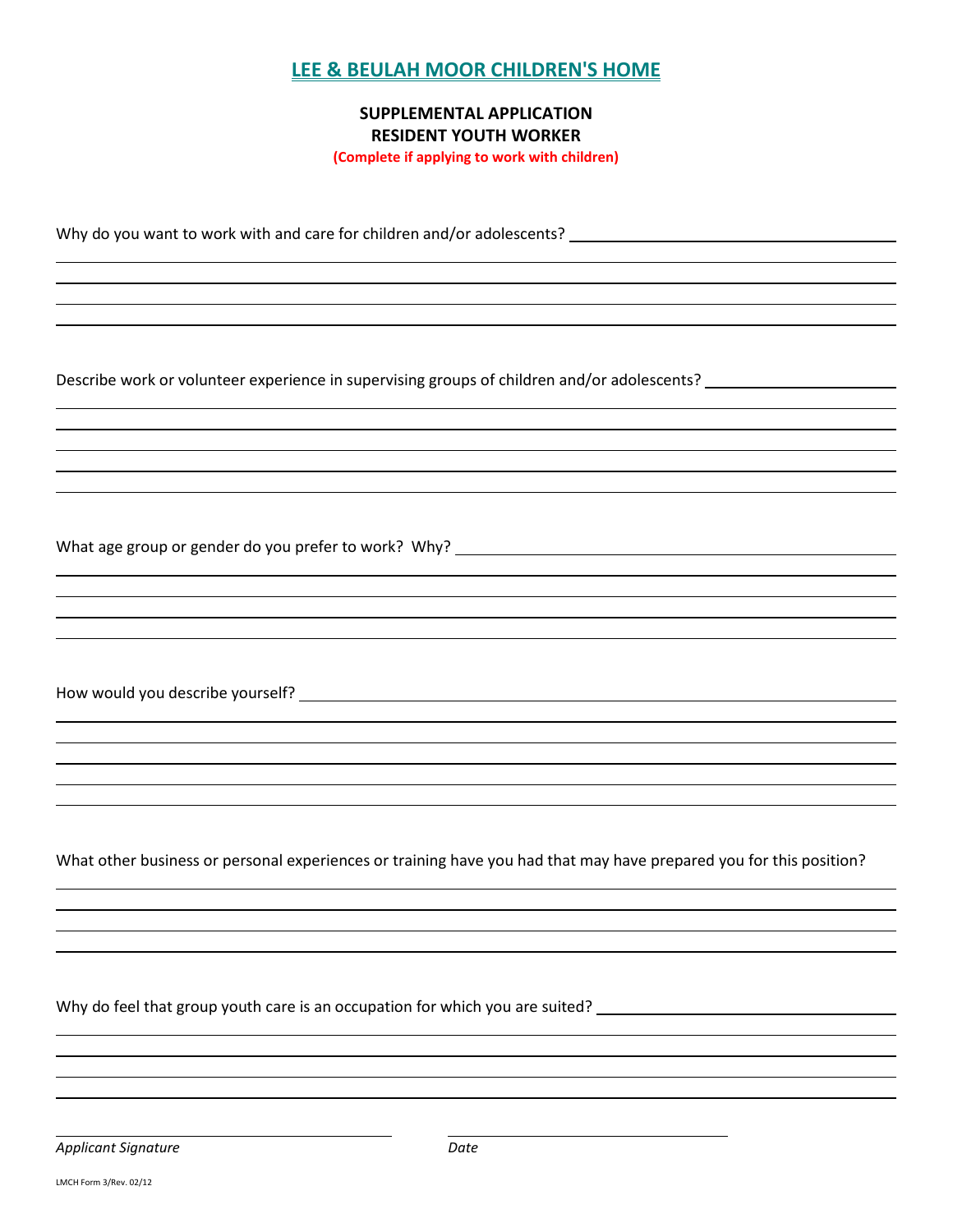#### **APPLICATION ACKNOWLEDGMENT AND RELEASE**

**Please read and initial each paragraph below. This page must accompany the application. If there is any part of this page you do not understand, please ask a staff member from the Human Resource Office before submission.** 

- \_\_\_\_\_ 1. **Truthful and Complete Information Contained in Application.** I certify and affirm that the answers and information given by me in this Application are true and complete to the best of my knowledge and understand that any false or misleading answers or information given on this Application will result in rejection of my application or discharge if discovered during my employment.
- **\_\_\_\_\_ 2. Authorization to Conduct Background Investigation and Release of Liability for Conducting Background Investigation.** I authorize the Lee & Beulah Moor Children's Home (LBMCH) to investigate all statements made by me, and to contact all references, persons, companies, governmental agencies and schools named by me in this Application. I also authorize the LBMCH to conduct a criminal and driving background investigation on me. I further authorize all such references, persons, companies, governmental agencies and schools to provide all information known to them requested by the LBMCH concerning my employment history, character, criminal background information, driving history, degrees and qualifications and, in consideration for being considered for employment by the LBMCH, I hereby specifically release and forever discharge all such persons, companies and schools from any and all claims or causes of action, including claims for defamation or invasion of privacy, which I might otherwise have against them for providing such information. In consideration for being considered for employment by the LBMCH, I further release and forever discharge the LBMCH for any and all claims or causes of action, including claims for invasion of privacy, which I might have against the LBMCH for discussing my employment history, character, criminal background, driving history, degrees or qualifications with any person or entity named in this Application or with any unit of federal, state or local government.
	- **3. Investigative Consumer Report.** I understand that in processing this Application, the LBMCH may request that an investigative consumer report be prepared which may include information as to my character, general reputation, personal characteristics and mode of living. I understand that I have the right to request that the LBMCH completely and accurately disclose to me the nature and scope of the investigation requested, if I make such request in writing to the Human Resource Director within a reasonable time (normally seven working days) after completing the Application.
- **\_\_\_\_\_ 4. Pre-Employment Examinations.** I understand that prior to commencing employment with the LBMCH, I may be required to submit to and pass various examinations, including a background questionnaire and a comprehensive medical examination and a drug and alcohol screening procedure, and that failure to submit to and/or pass such exams will be grounds for not hiring or terminating me.
- **\_\_\_\_\_ 5. "At Will" Employment.** I understand that if I am employed by the LBMCH I may resign at any time and that my employment may be terminated at anytime, without cause or notice. I understand that no representative of the LBMCH other than the Chief Executive Officer (CEO) has the authority to enter into any agreement for employment for any specified period of time or to make any agreement contrary to the foregoing, and that any such agreement must be in writing and signed by the CEO or it is not binding on the LBMCH.
- **\_\_\_\_\_ 6. Application Active Period.** I understand that this Application will be considered active only for the job posting for which it submitted or for a period of 45 days, whichever is later. If I wish to be considered for employment other than this job posting or beyond 45 days, I must call to re-activate my application or submit a separate job application (or a copy of this application) for that posting.

*Applicant Signature Date*